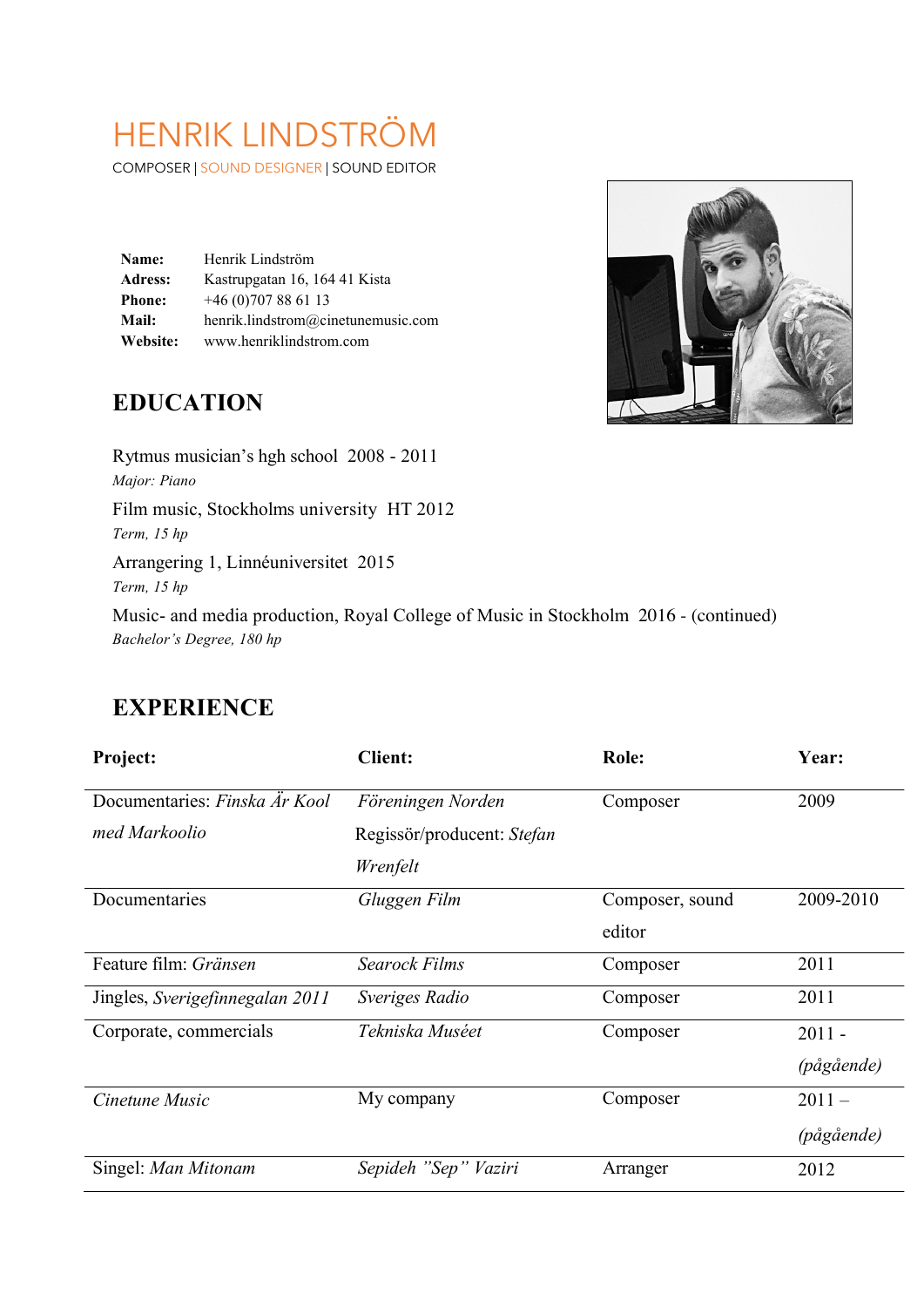| Commercial: Vilket Samhälle | <b>SEKO</b>                      | Composer, music               | 2013 |
|-----------------------------|----------------------------------|-------------------------------|------|
| Vill Du ha?                 | Medverkande: Johnel, Jeff Roman, | producer                      |      |
|                             | Pato Pooh                        |                               |      |
| Short film: The Bag         | Pablo Fernandez                  | Composer                      | 2013 |
| Commercials: Digital        | Tekniska Museet,                 | Composer/sound                | 2014 |
| Revolution                  | The Barbican                     | editor/Sound Designer         |      |
| Singel: Believe             | Sepideh "Sep"                    | Arranger                      | 2014 |
|                             | Vaziri                           |                               |      |
| Singel: Close Up            | <b>Anton Ewald</b>               | Arranger                      | 2014 |
| Short film: Getting Up      | Michael Tomescu                  | Composer, sound editor        | 2014 |
| Short film: Sista Chansen   | Michael Tomescu                  | Composer, sound editor,       | 2014 |
|                             |                                  | sound designer                |      |
| Festival: Nordic Cosplay    | NärCon Event/SVT                 | Composer, sound               | 2015 |
| Championship 2015           |                                  | designer                      |      |
| Festival: Cosplay SM 2016   | NärCon Event/SVT                 | Composer, sound               | 2016 |
|                             |                                  | designer                      |      |
| Långfilm: We Will Part      | <b>LAITHAUS</b>                  | Sound editor, sound           | 2016 |
|                             |                                  | designer                      |      |
| Short Film: Erosion         | Christoffer Glans                | Sound editor, sound           | 2016 |
|                             |                                  | designer                      |      |
| Singel: Kaihoni Kannel      | Heidi Kaarto                     | Music producer, arranger 2016 |      |
| Festival: Cosplay SM 2017   | NärCon Event/SVT                 | Composer, sound               | 2017 |
|                             |                                  | designer, sound editor        |      |
| Event: Finland 100 years,   | Borås kommun                     | Musician, arranger            | 2017 |
| <b>Borås</b>                |                                  |                               |      |
| Festival: Nordic Cosplay    | NärCon Event &                   | Composer, sound               | 2017 |
| Championship 2017           | <b>SVT</b>                       | designer, sound editor        |      |
| Short film: Until Death     | Cine Craft                       | Composer, sound editor, 2017  |      |
|                             | Collective                       | sound designer, sound         |      |
|                             |                                  | mixer                         |      |
|                             |                                  |                               |      |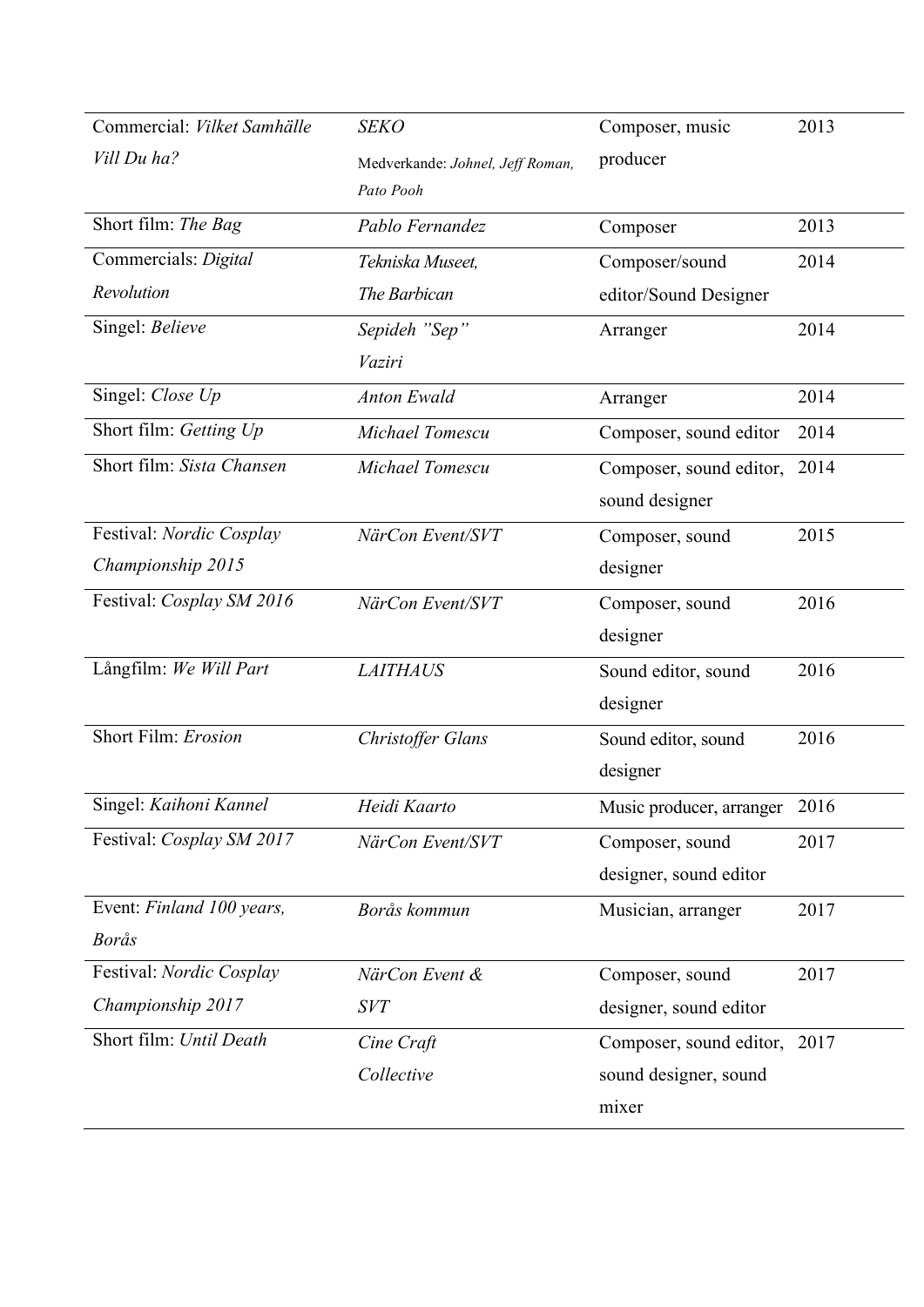| Short film: The Missourian       | Cine Craft            | Composer, sound editor       |      |
|----------------------------------|-----------------------|------------------------------|------|
| Candidate                        | Collective            | sound designer               |      |
| Short film: BOSS                 | Cine Craft            | Composer, sound editor,      |      |
|                                  | Collective            | sound designer               |      |
| Feature film: Ticket Holders or: | Robin Sherlock        | Sound editor                 | 2017 |
| A Metaphysical Journey           | Holm                  |                              |      |
| Through a Cineast's              |                       |                              |      |
| <b>Brain</b>                     |                       |                              |      |
| Feature film: Finding Alice      | <b>LAITHAUS</b>       | Composer, sound editor,      | 2017 |
|                                  |                       | sound designer, sound        |      |
|                                  |                       | mixer                        |      |
| Host: Musikkollot                | <b>SVT</b>            | Host, music producer         | 2017 |
| Winner: NatGeo's Show Us Your    | Indi.com              | Composer                     | 2017 |
| Musical Genius. Judge's          |                       |                              |      |
| pick by: <i>Hans Zimmer</i>      |                       |                              |      |
| Short film: The Prequel          | Cine Craft            | Composer, location           | 2017 |
|                                  | Collective            | sound mixer, sound           |      |
|                                  |                       | editor, sound designer       |      |
| Short film: Small Town P.D       | <b>STAKEOUT Films</b> | Composer                     | 2018 |
| Commercial: Miljöpartiets        | Mauricio Molinari     | Composer                     | 2018 |
| valfilm 2018                     |                       |                              |      |
| Short film: Guard The Robe       | Victor von Shirach    | Composer                     | 2018 |
| Interview series: Ingmar         | $S\!F$                | Composer, sound              | 2018 |
| Bergman 100                      | studios/Mauricio      | recordist, sound editor      |      |
|                                  | Molinari              |                              |      |
| Feature film: A Music Story      | NöjFab AB             | Sound mixer, sound           | 2018 |
|                                  |                       | editor, sound designer       |      |
| Short film: THORQUS              | Cine Craft            | Composer, sound editor, 2018 |      |
|                                  | Collective            | sound designer, sound        |      |
|                                  |                       | mixer                        |      |
|                                  |                       |                              |      |